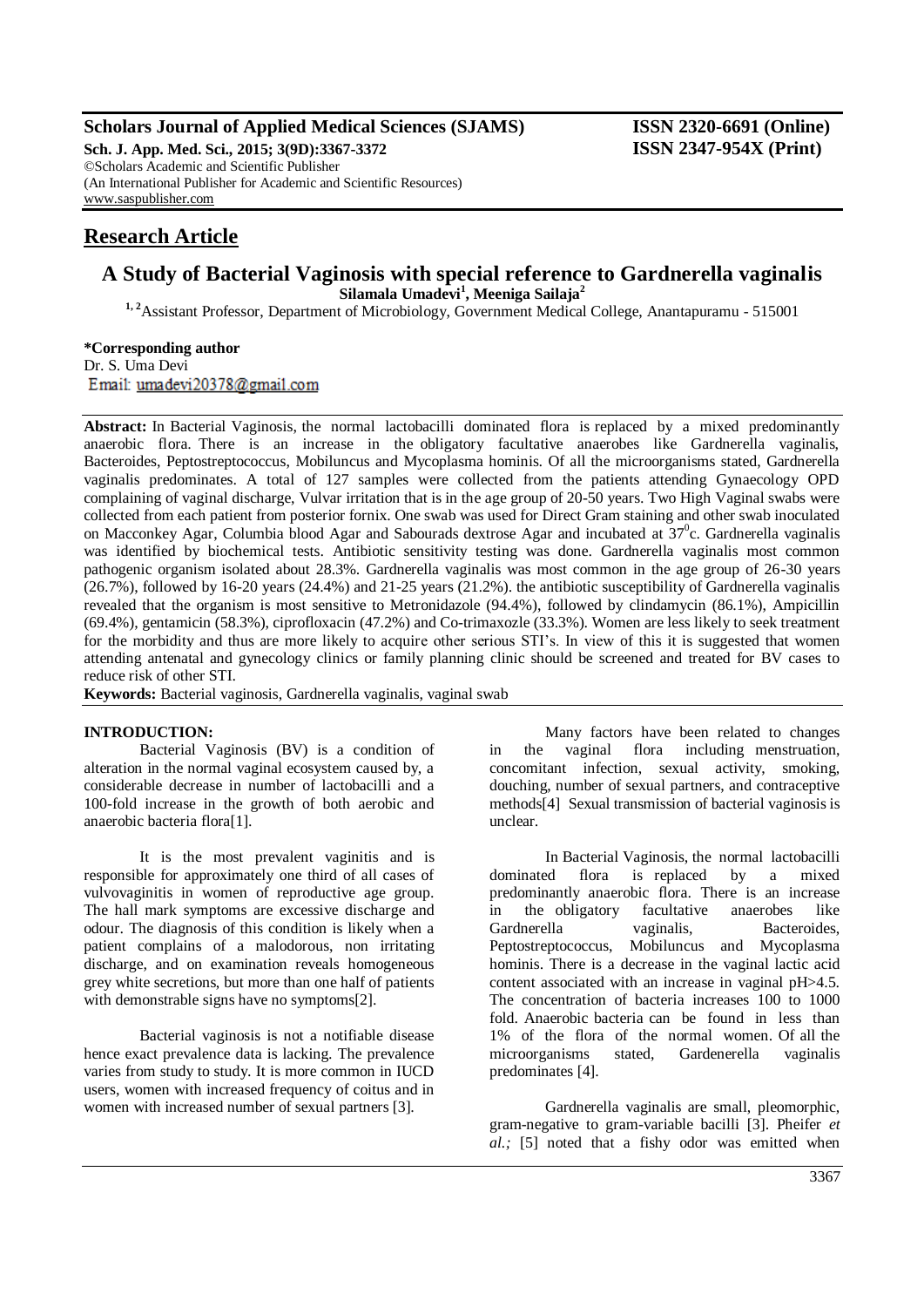vaginal fluid from a woman with BV was exposed to 10% KOH. They also found the Gardnerella vaginalis in the urethra of male partners of patients with G.Vaginalis. They also demonstrated the efficacy of the therapy of NSV [5].

Until recently bacterial vaginosis was regarded as a harmless abnormality and patients were treated only if symptomatic. Recently a variety of complications associated with bacterial vaginosis has been reported in pregnant and non pregnant women. Several bacteria can cause the infection. Those most often mentioned are the various staphylococci, streptococci, coliform bacilli, micrococci and diphtheroids. 40% of G. vaginalis was isolated in IUCD users.

A recently published hypothesis suggests that bacterial vaginosis can cause neoplasia of the cervix [6]. There is a strong development of vaginal cuff infections following hysterectomy and pelvic inflammatory disease has been postulated. One study shows an association between premature labor with intact membranes and amniotic fluid infected with bacteria [7]. In the patients with gynecologic disease, bacterial vaginosis [8] is associated with laparoscopically proved pelvic inflammatory disease, urinary tract infections, endometritis, post partum endometritis and chorioamnionitis [9].

The secret of successful management of vaginal discharges or infections is in the diagnostic approach. If a proper diagnosis is made, treatment follows easily. Although the crux of the diagnosis of vaginal infections rests with the microscopic examination, clinical evaluation plays a vital role.

The aim of this study was to assess the microbial flora in women complaining of vaginal discharge with special reference to nonspecific vaginitis caused by Gardnerella vaginalis along with its Antibiotic susceptibility pattern.

#### **MATERIALS AND METHODS:**

A total of 127 samples were collected from the patients attending Gynaecology OPD complaining of vaginal discharge, Vulvar irritation who are in the age group of 20-50 years and not in Menstruating period. These samples were processed in Microbiology department at Narayana Medical College, Nellore. This is a prospective study done for one year in 2012. Patient's informed consent has taken and the ethical committee has approved.

Before proceeding for Sample collection patients detailed history about present complaints along with significant past history like usage of any contraception, sexual history, Medical illness has taken. General examination of patients and Gynaecological examination has done using Sim's speculum under aseptic precautions.

Two High Vaginal swabs were collected from each patient from posterior fornix. Type of Vaginal discharge has noted. The pH was measured using indication papers (Ranbaxy lab) ranging from  $1 - 14$ . Amine test has done using 10% Potassium hydroxide (KOH).

One swab was used for Direct Gram staining and other swab inoculated on Macconkey Agar, Columbia blood Agar and Sabourads dextrose Agar and incubated at 370c.

Identification of Gardnerella vaginalis: Clue cells has noted in Direct Gram staining preparation. Culture plates were examined for the presence of smooth, grayish, white, shiny, opaque colony about 0.5- 1mm in size with diffuse β-hemolytic colony on Columbia blood agar, Non lactose fermenting colonies on Mac conkey Agar,. Gram stain was performed and observed for gram negative to gram variable coccobacilli. Catalase & Oxidase tests were performed and found negative. The organism was presumptively identified as Gardnerella vaginalis [10].

Antibiotic susceptibility testing was done for Gardnerella vaginalis on human blood agar by Kirby-Bauer disc diffusion method using Ciprofloxacin-10µg, Ampicillin-25µg, Clindamycin-30µg, Cotrimoxazole-25µg, Gentamicin-10µg, and Metronidazole-50µg.

#### **RESULTS:**

Out of 127 samples most of the cases were noticed in Low socioeconomic status about 66.9%. Bacterial vaginosis was correlated with Diabetes mellitus it has shown that 12.5% of cases have DM. various organisms have isolated from 127 samples and percentage of those is depicted in Table No.1. Gardnerella vaginalis most common pathogenic organism isolated about 28.3%.

Gardnerella vaginalis was most common in the age group of 26-30 years (26.7%), followed by 16-20 years (24.4%) and 21-25 years (21.2%). All the 36 isolates of G.vaginalis were shown 100% negative to catalase & oxidase tests. All the isolates fermented glucose, maltose and starch by producing acid. Gardnerella vaginalis detection was assessed by correlating with Spiegel's criteria (Table No.2).

 Nugents Scoring was assessed by Direct Gram staining for all suspected Bacterial vaginosis cases (Table No.3).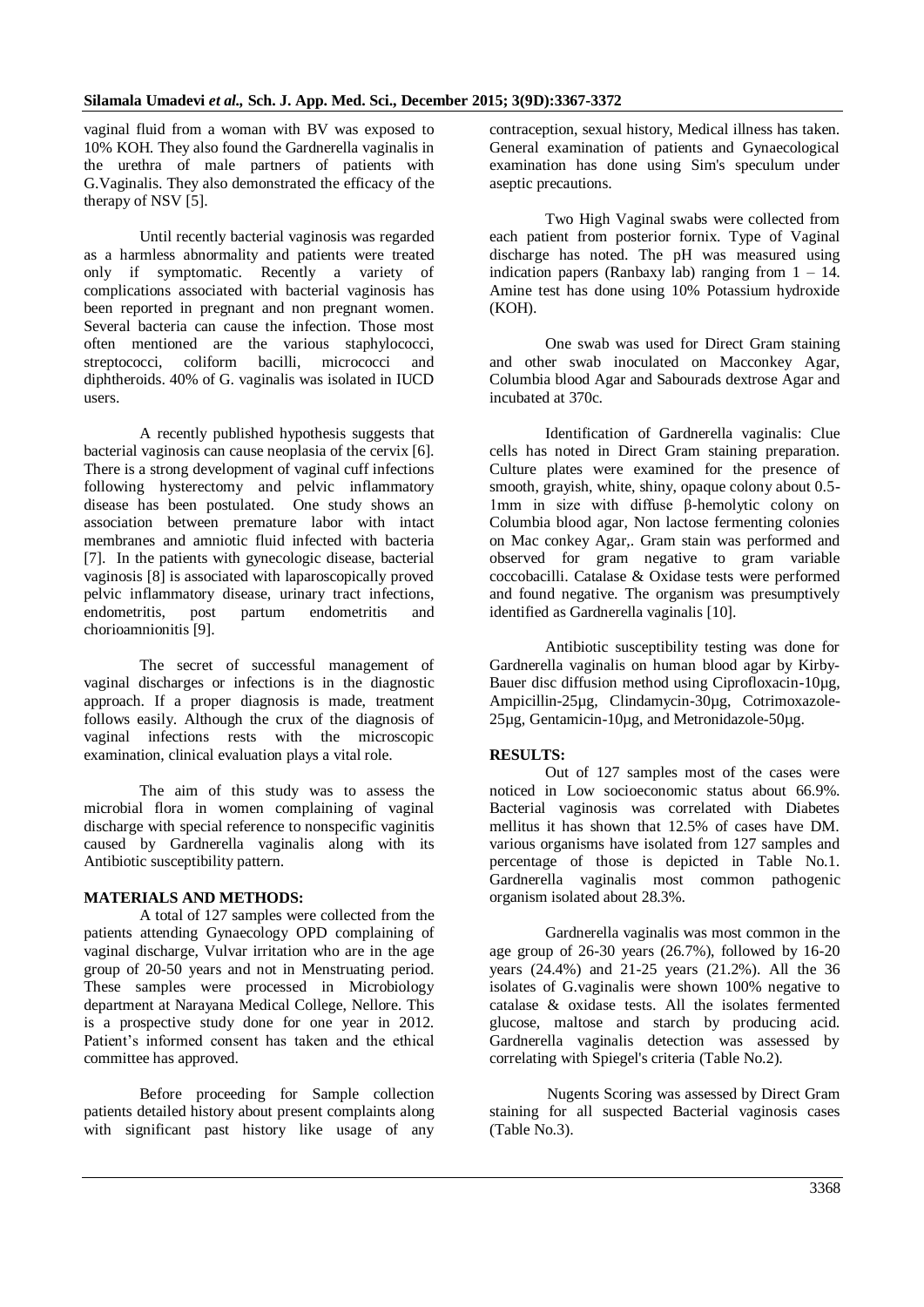#### **Silamala Umadevi** *et al.,* **Sch. J. App. Med. Sci., December 2015; 3(9D):3367-3372**

| Table-1. Val fous Of gamsins isolated If only vaginal discharge                               |              |            |  |
|-----------------------------------------------------------------------------------------------|--------------|------------|--|
| Organism                                                                                      | No. of cases | Percentage |  |
| Gardnerella vaginalis                                                                         | 36           | 28.3%      |  |
| Candida species                                                                               | 25           | 19.6%      |  |
| Streptococcus pyogenes                                                                        | 16           | 12.5%      |  |
| Trichomonas vaginalis                                                                         | 14           | 11.0%      |  |
| Coagulase negative staphylococci                                                              | 7            | 5.5%       |  |
| Staphylococci aureus                                                                          | 5            | 3.9%       |  |
| Enterobacteriaceae members - Klebsiella<br>pneumoniae, Escherichia coli, Proteus<br>mirabilis | 7            | 5.5%       |  |
| Pseudomonas                                                                                   | 3            | 2.3%       |  |
| Micrococci, Diptheroids, Aerobic spore<br>bearers                                             | 8            | 6.2%       |  |
| No growth                                                                                     | 6            | 4.7%       |  |
| Total                                                                                         | 127          | 100%       |  |

### **Table-1: Various Organisms isolated from vaginal discharge**

#### **Table-2: Correlation of Spiegel's criteria and culture in the detection of Gardnerella Vaginalis infection**

| PH>5   | Amine test | Clue cells | Culture | <b>NSV Cases</b> |      |
|--------|------------|------------|---------|------------------|------|
|        |            |            |         | No               | %    |
| $^{+}$ | $^+$       | ┿          | ╄       | 19               | 23.1 |
| $^{+}$ | $^+$       |            | ┿       | 11               | 13.4 |
| $^{+}$ | $^+$       |            |         | n                | 7.3  |
| $^+$   |            |            | +       |                  | 6.09 |
| $^+$   |            | $^+$       | ┿       |                  | 6.09 |
| $^+$   | $^+$       | ┿          |         | っ                | 3.6  |
|        |            |            |         | 33               | 40.2 |
|        |            |            |         | 82               | 100  |

| Table No.3: According to Nugent's scoring system by Gram stain |  |  |
|----------------------------------------------------------------|--|--|
|----------------------------------------------------------------|--|--|

| Score    | No of cases | Percentage |
|----------|-------------|------------|
| $0 - 3$  | 34          | 26.7%      |
| $4 - 6$  | 64          | 50.3%      |
| $7 - 10$ | 29          | 22.8%      |
| Total    | 127         | 100        |



**Fig-1: Association of Gardenerella vaginalis with other organisms**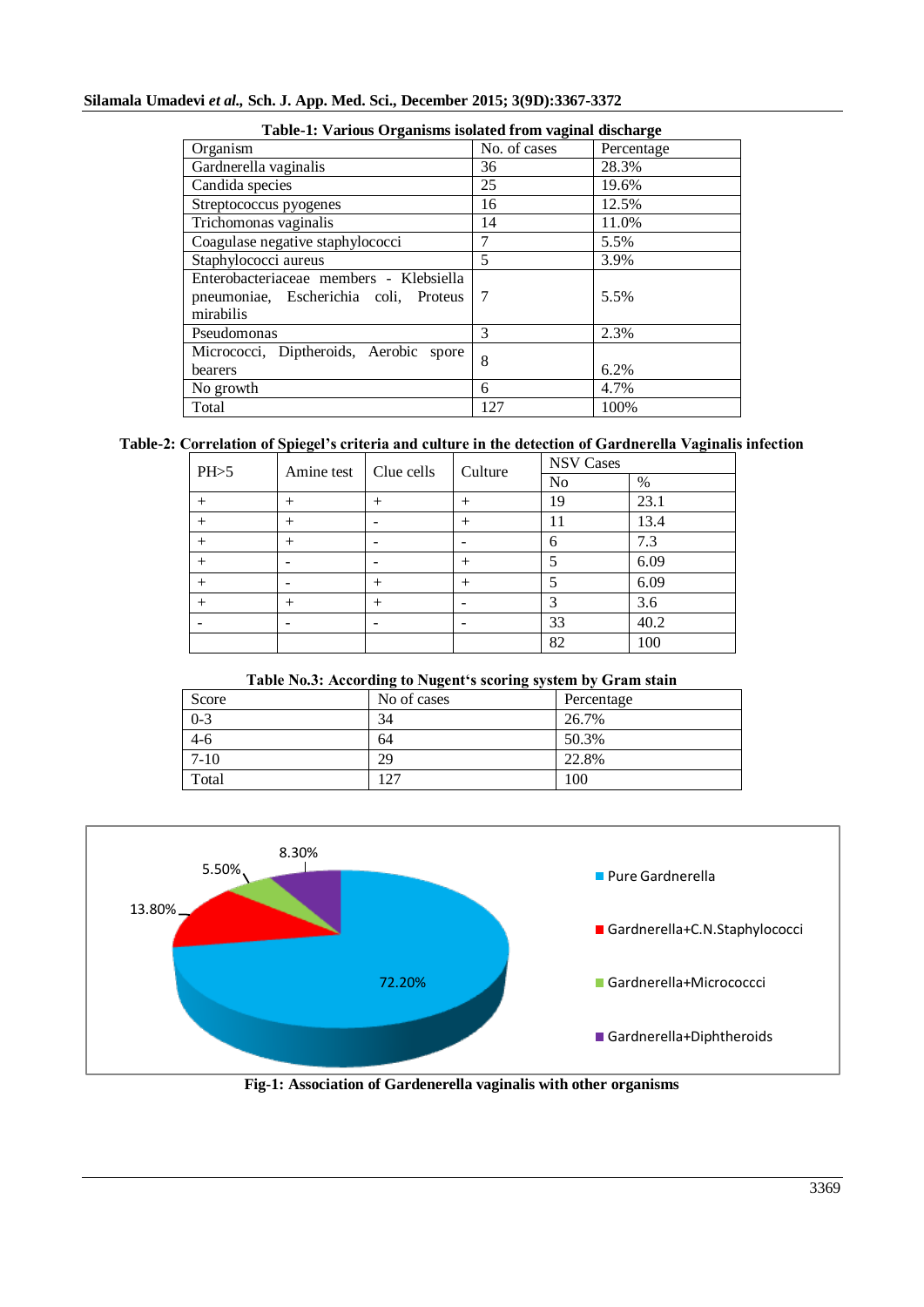| Silamala Umadevi et al., Sch. J. App. Med. Sci., December 2015; 3(9D):3367-3372 |  |  |  |
|---------------------------------------------------------------------------------|--|--|--|
|                                                                                 |  |  |  |

| Table Fost. And block susceptibility testing of Gardinerena vaginalis |                 |             |                    |  |
|-----------------------------------------------------------------------|-----------------|-------------|--------------------|--|
| Drug                                                                  | Drug in $\mu$ g | sensitive   | Percentage $(\% )$ |  |
| Ciprofloxacin                                                         | 10              |             | 47.2               |  |
| Ampicillin                                                            | 25              | 25          | 69.4               |  |
| Clindamycin                                                           | 30              |             | 86.1               |  |
| Co-trimaxozle                                                         | 25              |             | 33.3               |  |
| Metronidazole                                                         | 50              | 34          | 94.4               |  |
| Gentamicin                                                            | 10              | $\bigcap$ 1 | 58.3               |  |

**Table No.4: Antibiotic susceptibility testing of Gardnerella vaginalis**

#### **DISCUSSION:**

Vaginal discharge is the common presenting symptom seen by gynaecologists. It is often a pathognomonic sign of underlying pathology, the commonest cause being infections.

In this study the incidence of vaginal infections increase with diabetes, of the 70 women studied 12.5% are diabetic. In Khawaja T Mahmood *et al.;* [11] study reported that vaginal infection rate was 71.4% among those with a past history of diabetes.

Gardnerella vaginalis was most common pathogen isolated in the present study about 28.3%. This result is in accordance with various authors Mirza NB *et al.;* [12] 75%, Leslie V H Hill [13] 68%, Soad Tabaq chali *et al.;* [14] 57%, Duttani IM *et al.;* [15] 46% and Vijaya D *et al.;* [16] 43.39%. Low incidence was reported by Dhall K *et al.;* [17] 12.8% and Pandit DV *et al.;* [18] 25.8%.

Isolation of Gardnerella vaginalis, majority were from the reproductive age group. This is in correlation with other worker Dhall K *et al.;* [17] who reported 75.6% incidence in the age group of 21-30.

In the present study it was observed that the isolates identified as Gardnerella vaginalis fulfilled the biochemical criteria like catalase test, oxidase test and fermentation of 1%glucose, 1%maltose and 1%starch. All 36 isolates were oxidase and catalase negative and fermented the sugars with acid only. Sarika Duggal *et al.;* [19] in their study have shown catalase, oxidase negative 100% and fermentation of maltose and starch 100%, fermentation of glucose 94.81% and hippurate hydrolysis 100%.

Vaginal pH was studied in all patients. Among 127 women studied,  $pH < 4.5$  was noted in 34.6% and  $pH > 4.5$  in 65.3%. The study correlates with V. Chandeying *et al.;* [20], who reported 57% of cases having PH  $>5$ . Amine test is specific for bacterial vaginosis, positive in 40.9%. This study correlates with studies done by Schaaf *et al.;* [21] who reported 32.5% cases of Amine test positive. On saline mount, 21.2% positive for clue cells in this study. The present study correlates with Abbott *et al.;* [22] and Schaaf *et al.;* [21] which show clue cells  $31.5\%$  and  $32.5\%$ respectively.

According to Nugent's score, 26.7% had normal flora with few commensals (score  $0 - 3$ ), 50.3% had intermediate score  $(4 - 6)$  where the smear should be correlated with clue cells count or repeat the test and 22.8% had bacterial vaginosis (score  $7 - 10$ ). The prevalence of bacterial vaginosis with score 7-10 in various studies like Abu Shaqra [23] was 29.7%, in Rouse *et al.;* [24] was 16.6% and in the study of Rizvi and Luby [25] was 25%.

An intermediate score  $(4 - 6)$  may be found among women who are either recovering from bacterial vaginosis or who may develop bacterial vaginosis subsequently. Such women therefore should be followed up to confirm the same as these alterations in vaginal micro flora may increase the risk of acquisition of other STIs including HIV infection.

In the present study the three tests used for diagnosis of NSV namely amine test, clue cells, and isolation in culture. It has found that all three were positive in only 19 out of 82 cases (23.1%), Amine test was positive and culture was negative in 9 cases (10.9%), amine test negative and culture positive in 10 cases (12.1%). This shows that amine test gives variable result so it is not used as a diagnostic tool for Bacterial vaginosis.

In our study among NSV cases correlation of clue cells and culture was found that 31 cases positive for clue cells 27 cases positive for culture, 18 cases positive for culture even in the absence of clue cells. In chronic cases due to the local Immunity IgA will destroy the clue cells. Similar observations were reported by Fule RP *et al.;* [26] had 33 culture positive with 27 clue cell positives, Meera Sharma *et al.;* [27] had 36 culture positives with 20 clue cell positives. In contrast to this study Mirza NB *et al.;* [12] (1983) had 100% correlation between clue cells and culture.

The commonest organism isolated in BV is Gardnerella vaginalis. Out of 36 isolates 26 (72.2%) were isolated in pure form and other 10(27.7%) were in association with others as mixed culture. The other organisms associated with Gardnerella vaginalis in mixed culture were coagulase negative staphylococci 5(13.8%), Micrococci 2(5.5%), and Diphtheroids 3 (8.3%). In this study there was no association of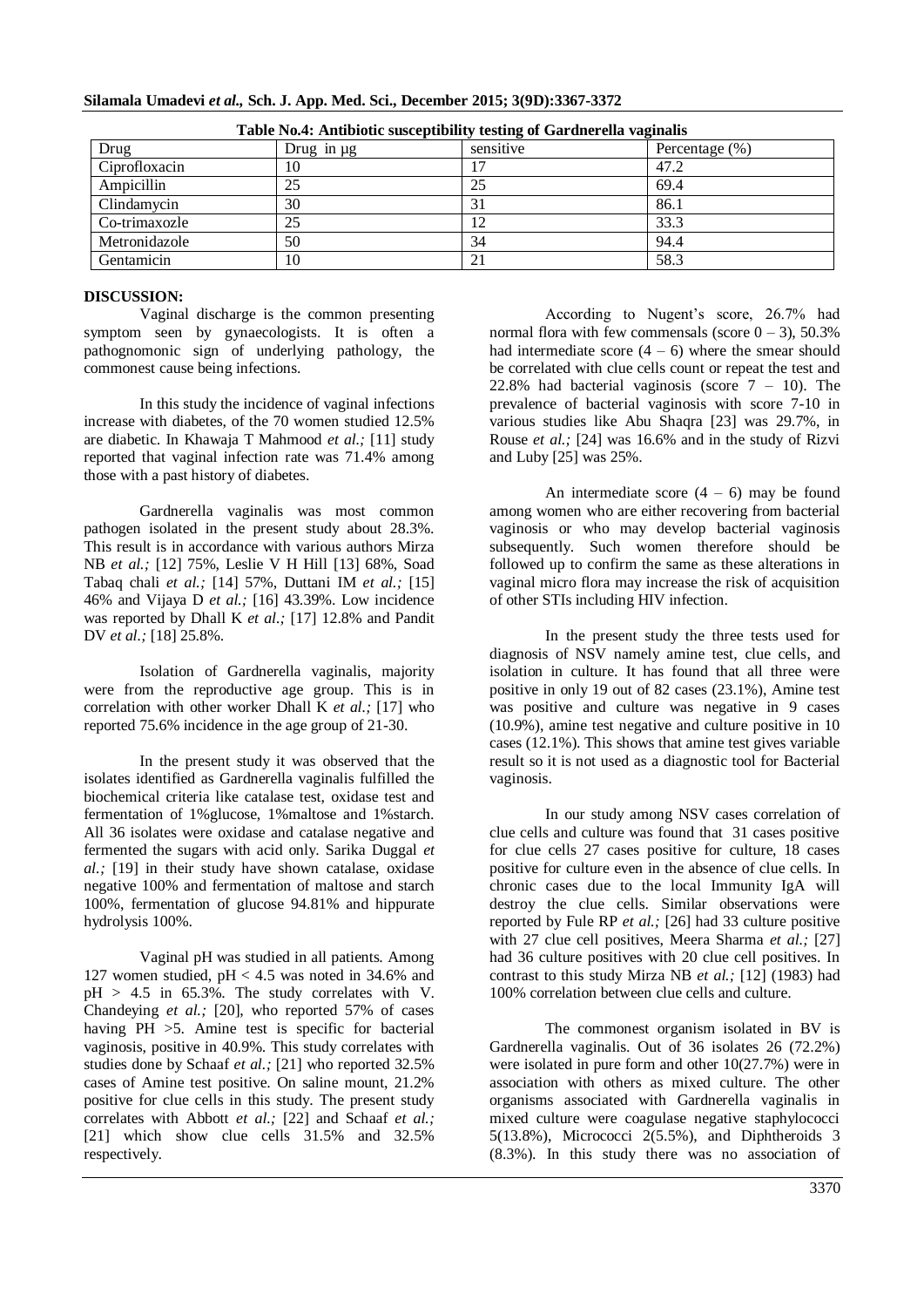Gardnerella vaginalis either with streptococci and Gram negative bacilli. The findings are in accordance with Fule RP *et al.;* [26] and Sarika Duggal *et al.;* [19]

Results of the antibiotic susceptibility of Gardnerella vaginalis revealed that the organism is most sensitive to Metronidazole (94.4%), followed by clindamycin (86.1%), Ampicillin (69.4%), gentamicin (58.3%), ciprofloxacin (47.2%) and Co-trimaxozle (33.3%). Study of invitro antibiotic susceptibility of Gardnerella vaginalis revealed metronidazole & clindamycin were the most sensitive drugs for Gardnerella vaginalis.

A similar observation was reported by Vastsala Dadhwal *et al.;* [28], Balsdon *et al.;* [29] and Pheifer *et al.;* [5]. Balsdon *et al.;* [29] and Pheifer *et al.;* [5] have confirmed that metronidazole therapy in a concentration of 500mg twice daily for 7 days was effective. Vastsala Dadhwal [28] has reported metronidazole was the most effective drug and can be used as a cream or gel as a local application. Bhujwala RA *et al.;* [30] have reported co-trimoxazole to be least sensitive.

Leucorrhoea is a common complaint in women of child bearing age. Women are less likely to seek treatment for the morbidity and thus are more likely to acquire other serious STI's. In view of this it is suggested that women attending antenatal and gynaecology clinics or family planning clinic should be screened and treated for BV cases to reduce risk of other STI.

#### **CONCLUSION:**

Ideal approach is the microbiological diagnostic approach for the aetiological diagnosis of symptomatic vaginal discharge such as simple microscopy, PH and Amine test with WHO algorithm has to be made before treatment. Health educational programmes through different media to educate women about the difference between normal and abnormal vaginal discharge and when to consult the gynaecologist.

#### **Acknowledgements:**

We are thankful to Microbiology and Gynecology technical staff for assisting in sample collection and processing while doing this study.

#### **REFERENCES:**

- 1. Padubidri VG, Shirish N Daftary; Diseases of vagina. Howkins & Bourne Shaw's Textbook of Gynaecology. 15th edition, Elsevier, New Delhi, 2011:127-136.
- 2. Kimberley K Fox, Frieda MT; Symposium, Vaginal discharge. 1995; 98(3): 87 - 112.
- 3. Thomson JL, Anderson JR, Gelbart MS; Simplified gram stain interpretive method or

diagnosis of bacterial vaginosis. Am J Obstet Gynecol 1992; 167:16-19.

- 4. Amesl Richard, Totten A Patricia, Spiegel A Carol, Chen SC Kirk, Eschenbach David, Holmes K King; Nonspecific Vaginitis, Diagnostic Criteria and Microbial and Epidemiologic Associations. Am J med 1983 Jan; 74: 14 – 19.
- 5. Pheifer TA, Forsyth PS, Durfee MA, Pollock HM, Holmes KK; Non Specific Vaginitis: role of Haemophilus vaginalis and treatment with metronidazole. N Eng J Med 1978; 298:1429-34.
- 6. Gupta KB, Kumar Raj, Sofat R, Khurana S; The Role of Gardnerella Vaginalis in Nonspecific Vaginitis in Intra Uterine Contraceptive Device Users. Ind J. Pathol. Microbiol 1998; 41(1):67 – 70.
- 7. Hay PE, D Taylor Robinson; Diagnosis of bacterial vaginosis in a gynaecology clinic. BJOG 1992; 99: 63-66.
- 8. Minkoff Howard, Grunebaum N Amos, Schwarz H Richard, Feldman Joseph, Cummings Marinella *et al.;* Risk factors for prematurity and premature rupture of membranes: A prospective study of the vaginal flora in pregnancy. Am. J. Obstet and Gynaec 1984; 150(8):965 – 971.
- 9. Thomason L Jessica, Gelbard M Sheldon, Anderson J Robert, Walt K Ann *et al.;* Statistical evaluation of diagnostic criteria for bacterial vaginosis. Am. J. Obstet and Gynaec 1990; 162:  $155 - 160.$
- 10. Koneman EW, Allen SD, Janda WM, Schreckenberger PC, Winn JC; Color Atlas and Textbook of Diagnostic Microbiology; 6th ed., Lippincott-Raven, Philadelphia. 2006.
- 11. Khawaja T Mahmood, Farheen Z; Causes and Management of Pathological Vaginal Discharge. Journal of Pharmaceutical Science and Technology  $2011$ ;  $3(1)$ ;  $448 - 455$ .
- 12. Mirza NB, Nsanze H, D'costa LJ and Piot; Microbiology of vaginal discharge in Nairobi, Kenya. Br J Vener Dis 1983; 59:186-8.
- 13. Leslie V H Hill; Anaerobes and Gardnerella vaginalis in non-specific Vaginitis.
- 14. Soad Tabaq chali, Wilks M, Thin RN; Gardnerella vaginalis and anaerobic bacteria in genital disease. Br . J.Vener Dis 1983; 59:111-5.
- 15. Dattani M, Gerken A, Evans BA; Aetiology and management of non-specific Vaginitis. Br.J.Vener Dis 1982; 58:32-5.
- 16. Vijaya D, Leelavathi, Udaya kumar; Microbiological study of NSV with special reference to bacterial vaginosis.obs & Gynae Today 2000; 2:669-670.
- 17. Dhall K, Sokhey C, Sarkar A, Dhall GI, Ganguly NK; Isolation of Gardnerella vaginalis in cases attending the gynaecological OPD and family planning clinic of PGIMER, CHANDIGARH. Journal of obstetrics and Gynaecology 1990, 414- 417.